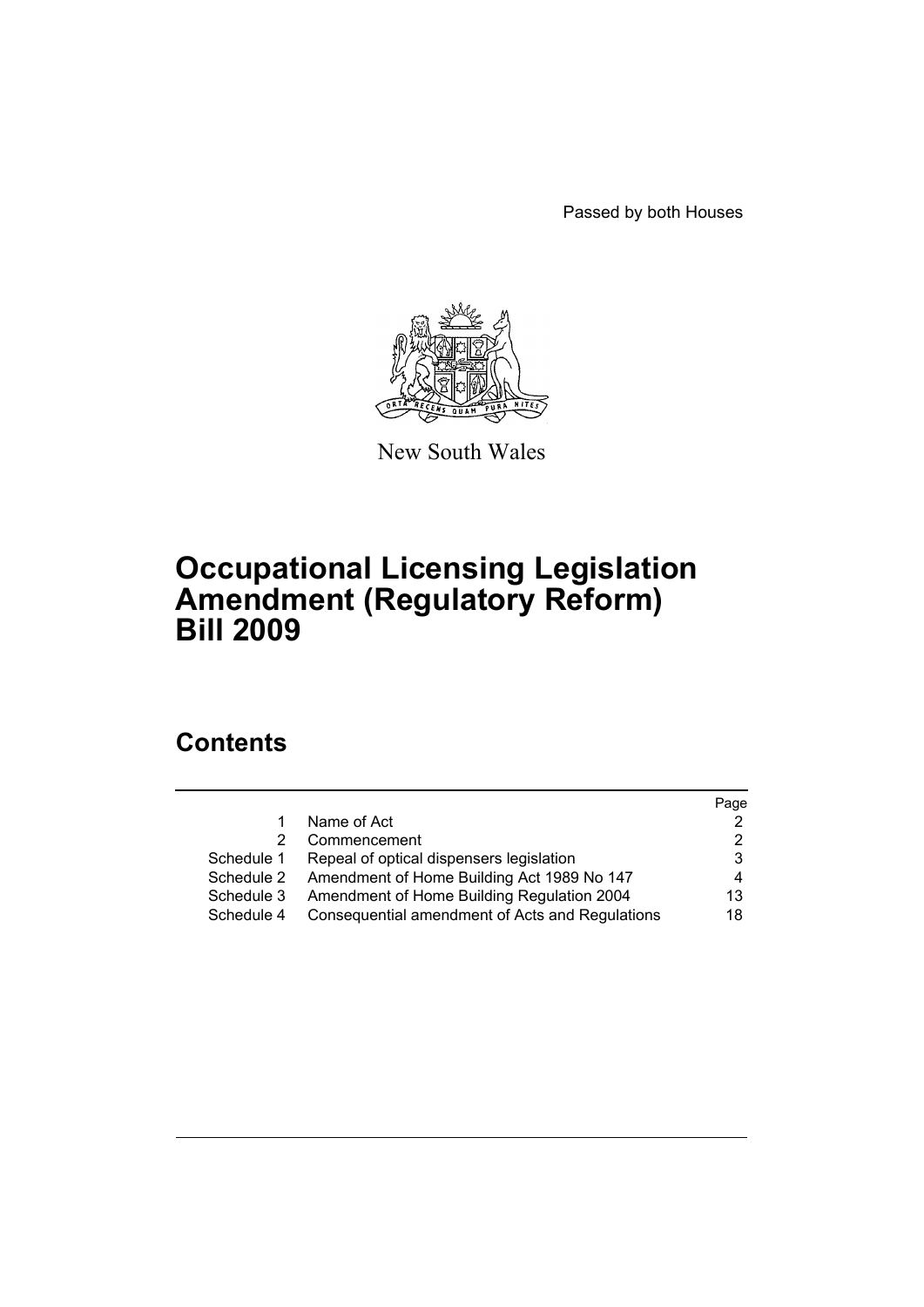*I certify that this public bill, which originated in the Legislative Assembly, has finally passed the Legislative Council and the Legislative Assembly of New South Wales.*

> *Clerk of the Legislative Assembly. Legislative Assembly, Sydney, , 2009*



New South Wales

# **Occupational Licensing Legislation Amendment (Regulatory Reform) Bill 2009**

Act No , 2009

An Act to amend the *Home Building Act 1989* and to repeal and amend other legislation to remove licensing requirements for certain occupations.

*I have examined this bill and find it to correspond in all respects with the bill as finally passed by both Houses.*

*Assistant Speaker of the Legislative Assembly.*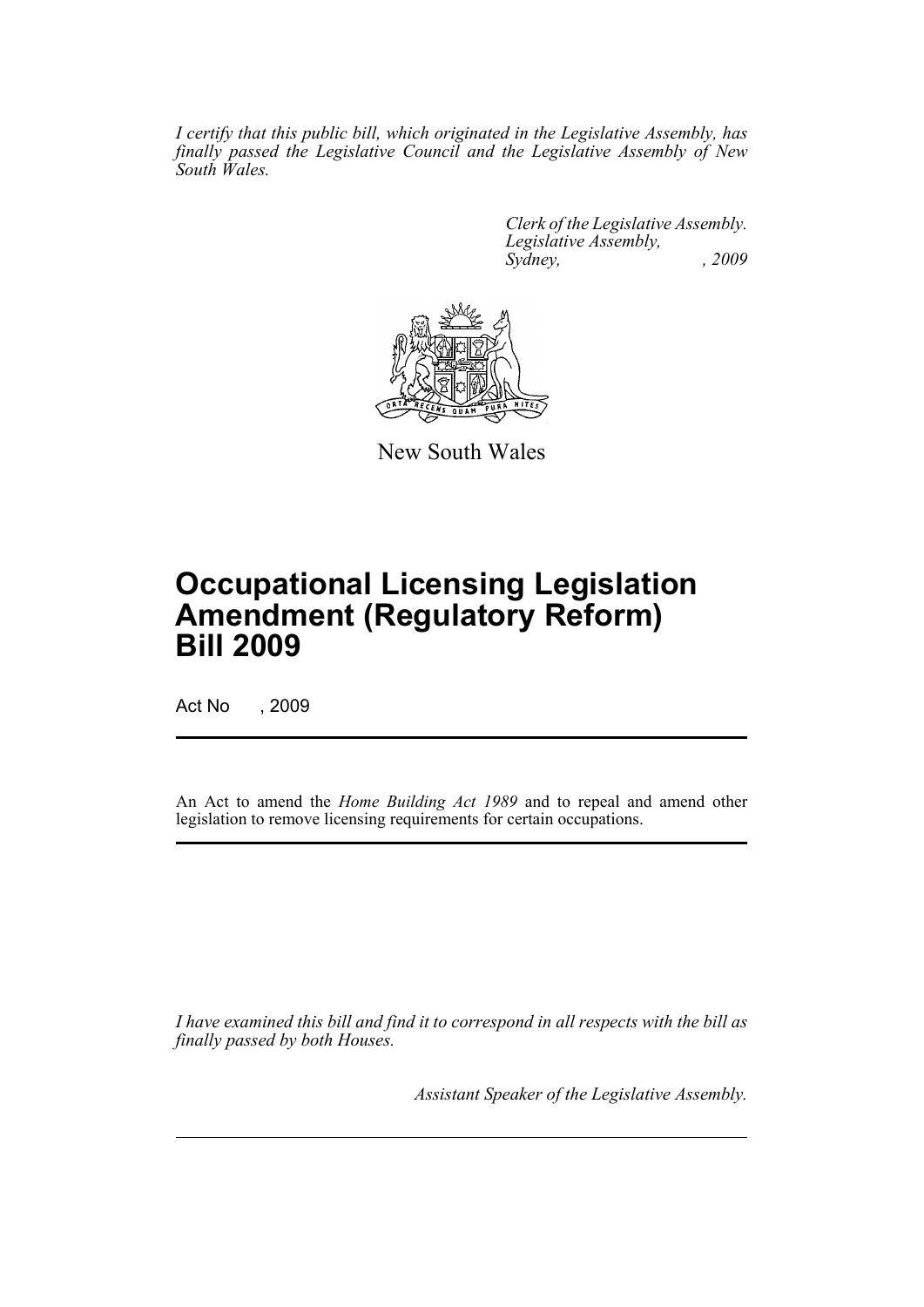#### <span id="page-2-0"></span>**The Legislature of New South Wales enacts:**

#### **1 Name of Act**

This Act is the *Occupational Licensing Legislation Amendment (Regulatory Reform) Act 2009*.

#### <span id="page-2-1"></span>**2 Commencement**

- (1) Except as provided by subsection (2), this Act commences on 1 July 2009 or the date of assent to this Act, whichever is the later.
- (2) Schedules 1, 4.1–4.4, 4.6 [2] and [4], 4.7 and 4.9–4.11 commence on 1 July 2010.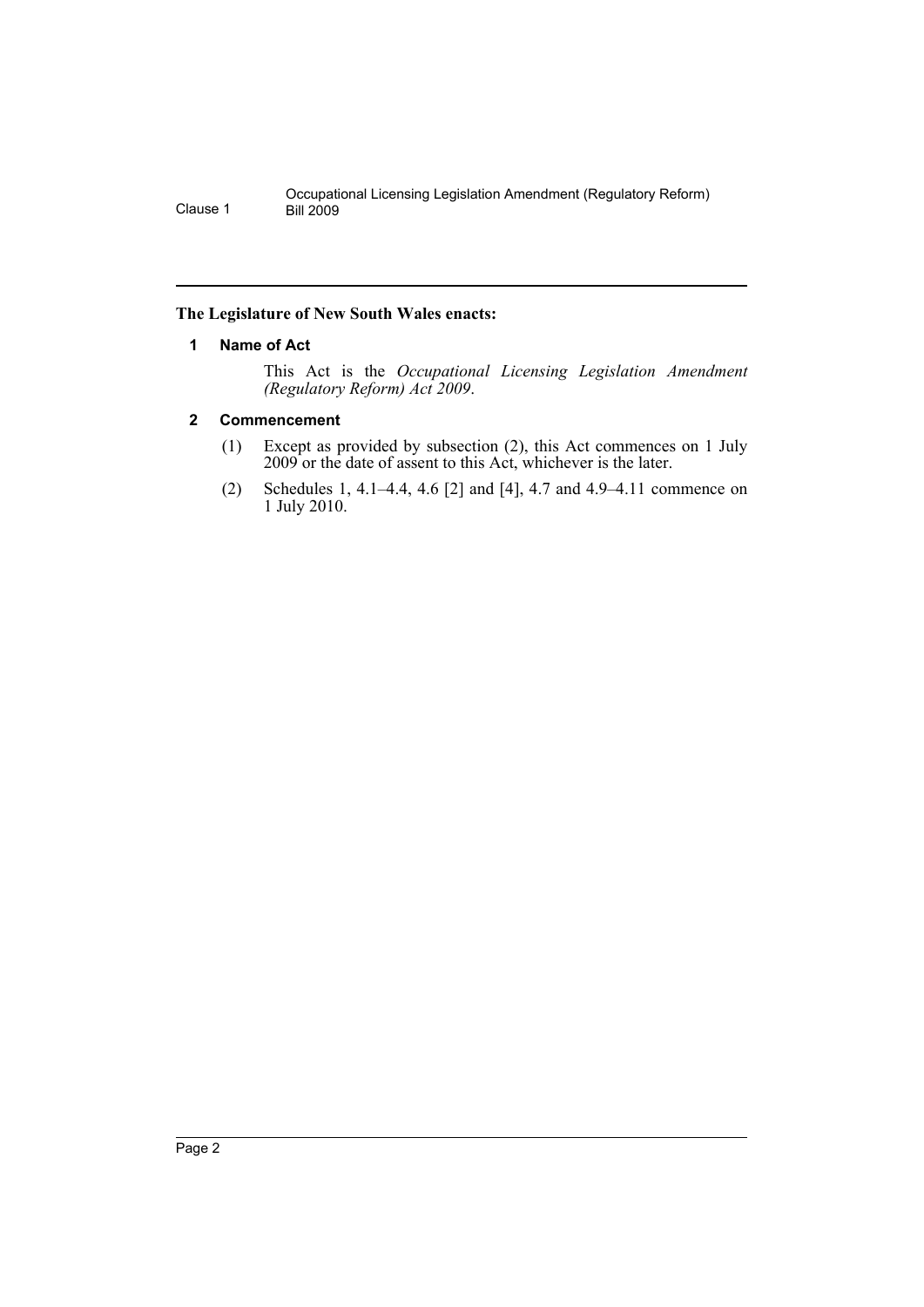Repeal of optical dispensers legislation Schedule 1

# <span id="page-3-0"></span>**Schedule 1 Repeal of optical dispensers legislation**

The following Act and Regulation are repealed: *Optical Dispensers Act 1963* No 35 *Optical Dispensers Regulation 2007*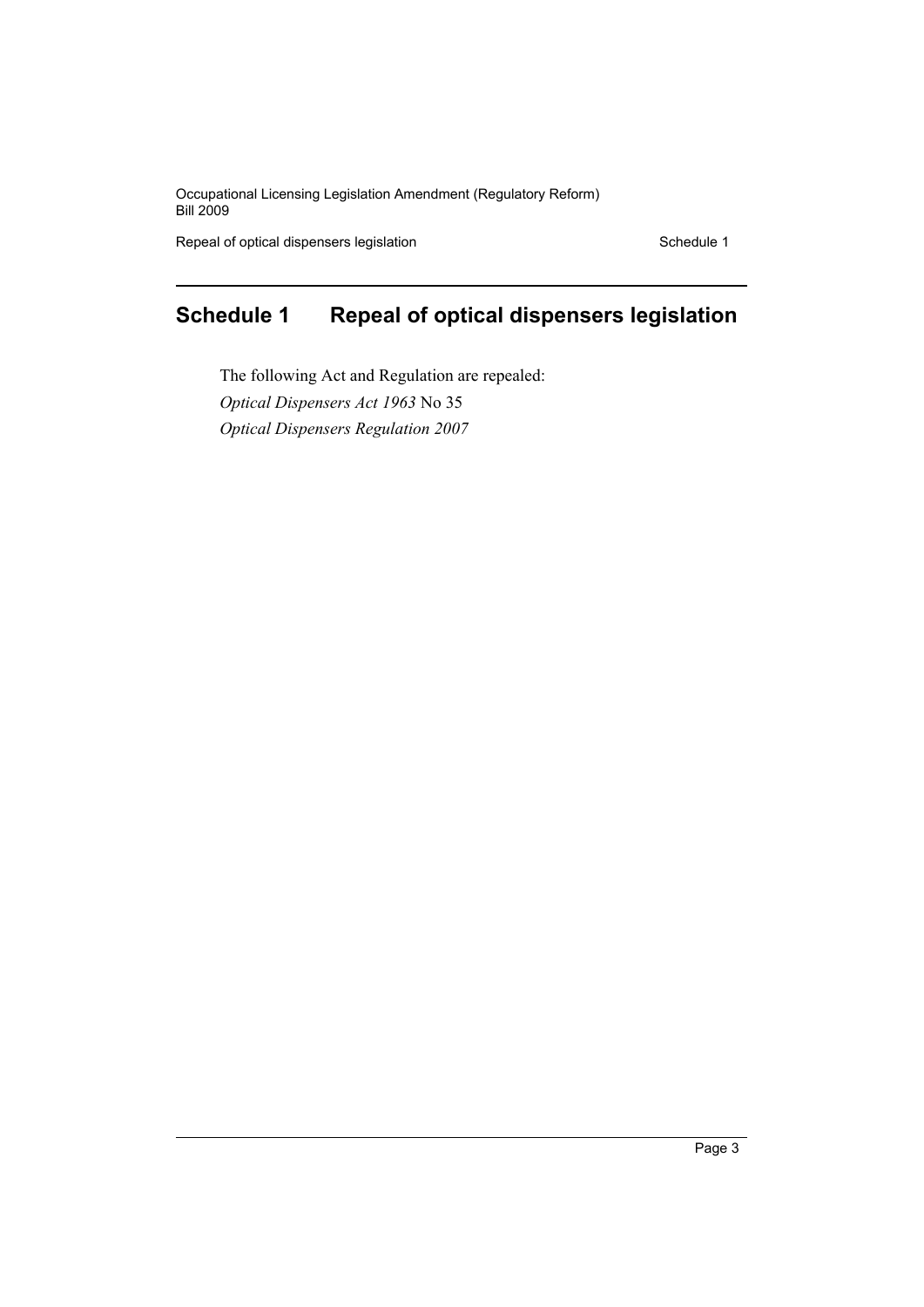Schedule 2 Amendment of Home Building Act 1989 No 147

# <span id="page-4-0"></span>**Schedule 2 Amendment of Home Building Act 1989 No 147**

**[1] Section 3 Definitions**

Omit paragraph (d) of the definition of *authority* in section 3 (1).

**[2] Section 3 (1), definitions of "building consultancy licence" and "building consultancy work"** Omit the definitions.

- **[3] Section 3 (1), definition of "close associate"** Omit "or building consultancy licence".
- **[4] Section 3 (1), definition of "contractor licence"** Omit ", 5 or 16A". Insert instead "or 5".
- **[5] Section 3 (3)**

Omit "a building consultancy licence,".

**[6] Section 3AA Meaning of "close associate" of applicant for, or holder of, licence**

Omit "or building consultancy licence" from section 3AA (1).

- **[7] Section 16A Unlicensed contracting or supplying** Omit the section.
- **[8] Section 16B Promotion by or for unlicensed person** Omit the section.
- **[9] Section 16C Application of requirements for contracts**

Omit "the holder of a contractor licence" from section 16C (1). Insert instead "a person (a *kit home supplier*)".

```
[10] Section 16D Form of contracts for kit homes
Omit section 16D (2) (a) and (b). Insert instead:
             (a) the names of the parties, and
```
# **[11] Section 16D (6) and (7)**

Omit the subsections.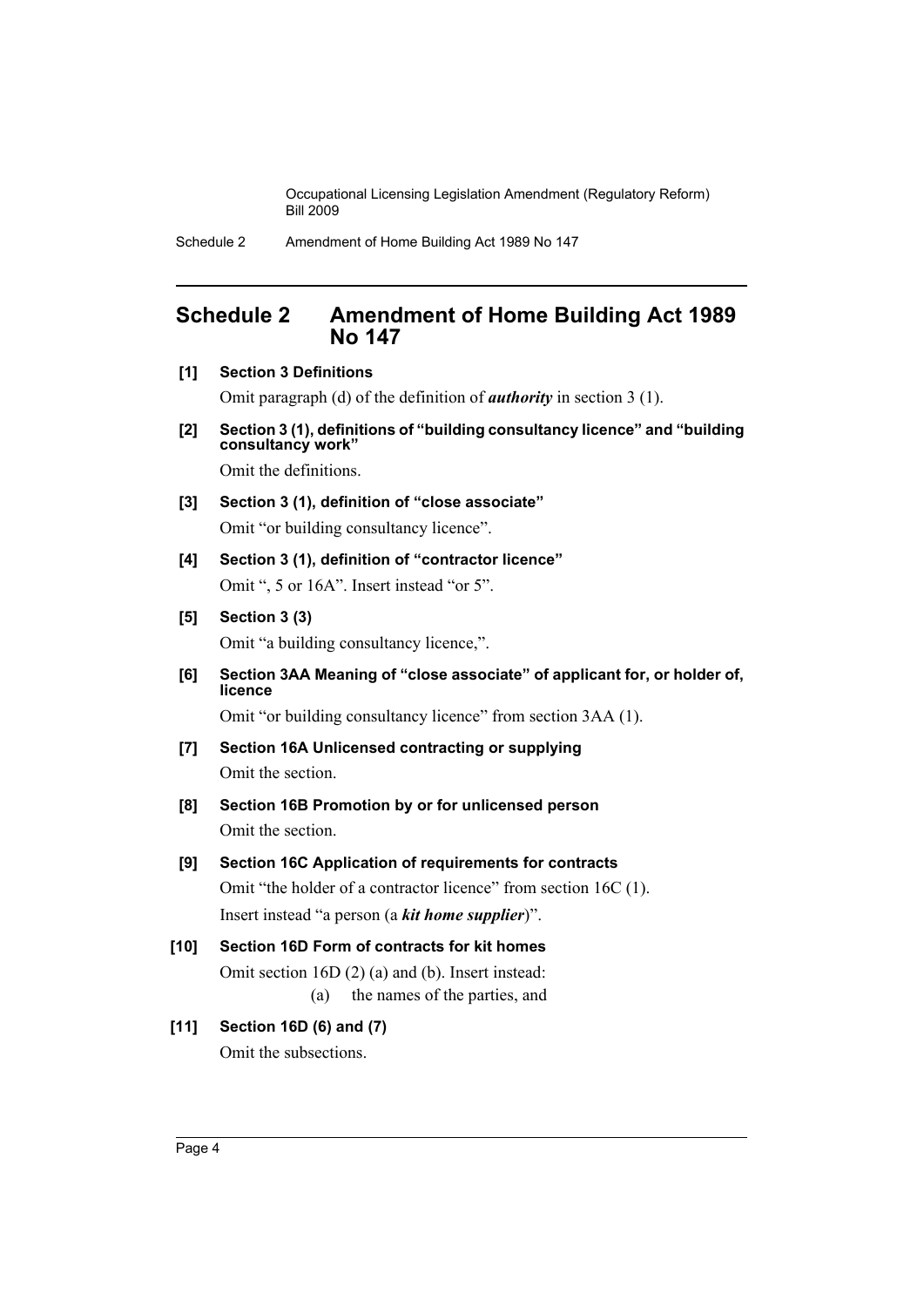Amendment of Home Building Act 1989 No 147

#### **[12] Section 16DAA Consumer information**

Omit "A holder of a licence must, before entering into a contract that the holder is authorised by this Act to enter" from section 16DAA (1).

Insert instead "A kit home supplier must, before entering into a contract".

#### **[13] Sections 16DB and 16DD (1), (2) and (3) (b)**

Omit "holder of a contractor licence" wherever occurring. Insert instead "kit home supplier".

#### **[14] Section 16DBA Cooling-off period: person may rescind kit home contract within 5 days without penalty**

Omit "the holder of a licence for the supply of a kit home" from section 16DBA (1).

Insert instead "a kit home supplier".

#### **[15] Sections 16DBA (2), (3) (b)–(d), (4), (5) (b) and (d) and (7) and 16DBB (3) and (7)**

Omit "holder of the licence" wherever occurring. Insert instead "kit home supplier".

#### **[16] Section 16DBA (3) (b)**

Omit "holder" where secondly and thirdly occurring. Insert instead "kit home supplier".

#### **[17] Section 16DBA (3) (c)**

Omit "holder" where secondly occurring. Insert instead "kit home supplier".

#### **[18] Section 16DBA (4)**

Omit "holder's". Insert instead "kit home supplier's".

**[19] Section 16DBB Person may rescind kit home contract if cooling-off warning not given**

Omit "holder of a licence" wherever occurring in section 16DBB (2) and (8). Insert instead "kit home supplier".

#### **[20] Sections 16DBB (8) and 16F (3) (b)**

Omit "the holder" wherever occurring. Insert instead "the kit home supplier".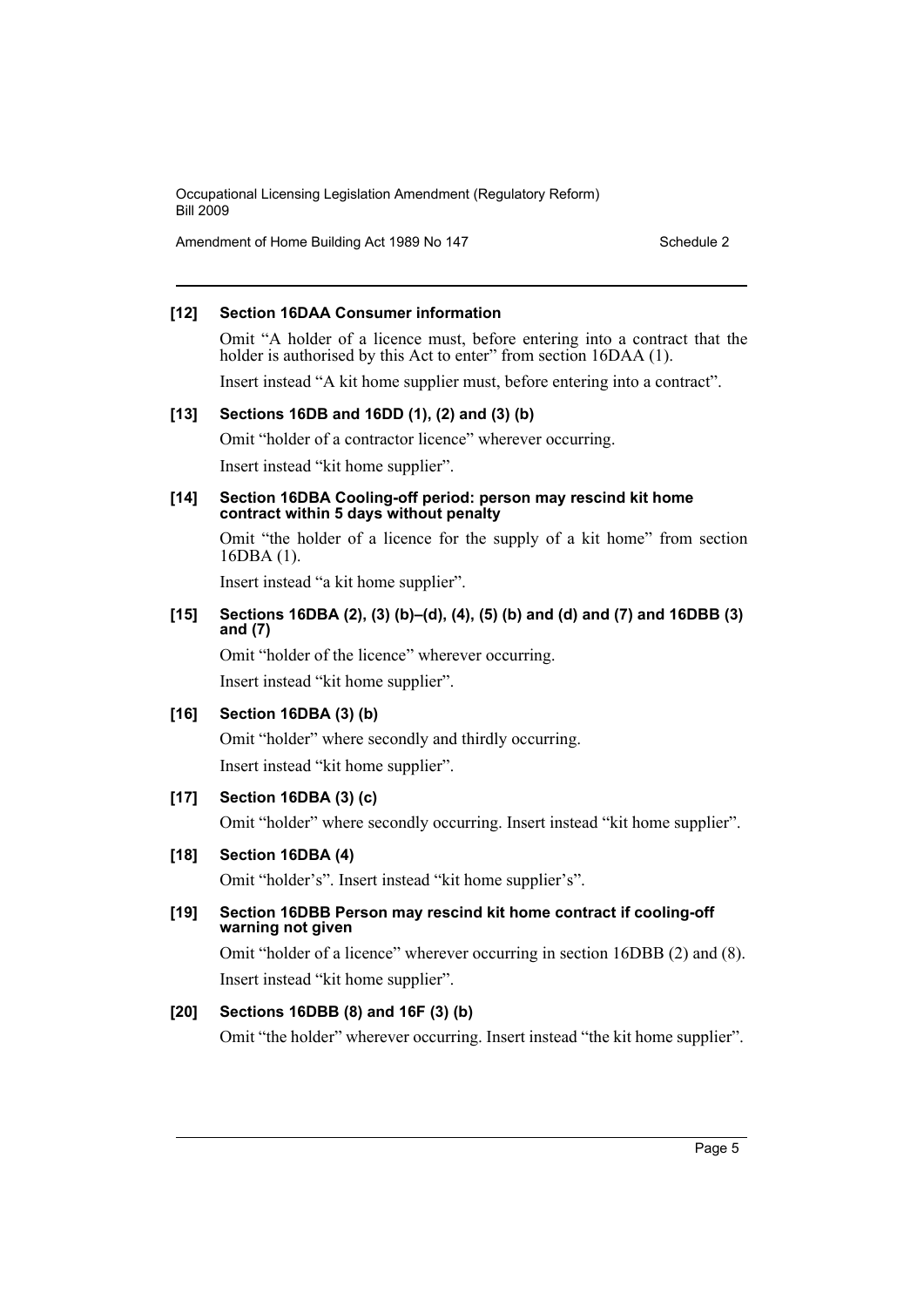Schedule 2 Amendment of Home Building Act 1989 No 147

#### **[21] Section 16DD Interests in land under contract**

Omit "holder of the contractor licence" from section 16DD (3) (c). Insert instead "kit home supplier".

#### **[22] Section 16F Exhibition homes**

Omit "the holder of a contractor licence" from section 16F (3) (a). Insert instead "a kit home supplier".

#### **[23] Section 16G**

Omit the section. Insert instead:

#### **16G Enforceability of contracts**

- (1) A person who contracts to supply a kit home:
	- (a) under a contract to which the requirements of section 16D apply that is not in writing or that does not have sufficient description of the kit home to which it relates, or
	- (b) in contravention of any other provision of this Act or the regulations that is prescribed for the purposes of this paragraph,

is not entitled to damages or to enforce any other remedy in respect of a breach of the contract committed by any other party to the contract, and the contract is unenforceable by the person who contracted to supply the kit home. However, the person is liable for damages and subject to any other remedy in respect of a breach of the contract committed by the person.

(2) This section does not affect the liability of the person for an offence against a provision of or made under this or any other Act.

#### **[24] Section 17 Misrepresentations about contractor licences or certificates**

Omit section 17 (1) (b) and (c). Insert instead:

(b) is the holder of a contractor licence authorising its holder to contract to do residential building work, or specialist work, knowing that the individual, partnership or corporation is not the holder of an appropriate contractor licence.

#### **[25] Part 2D Regulation of building consultants**

Omit the Part.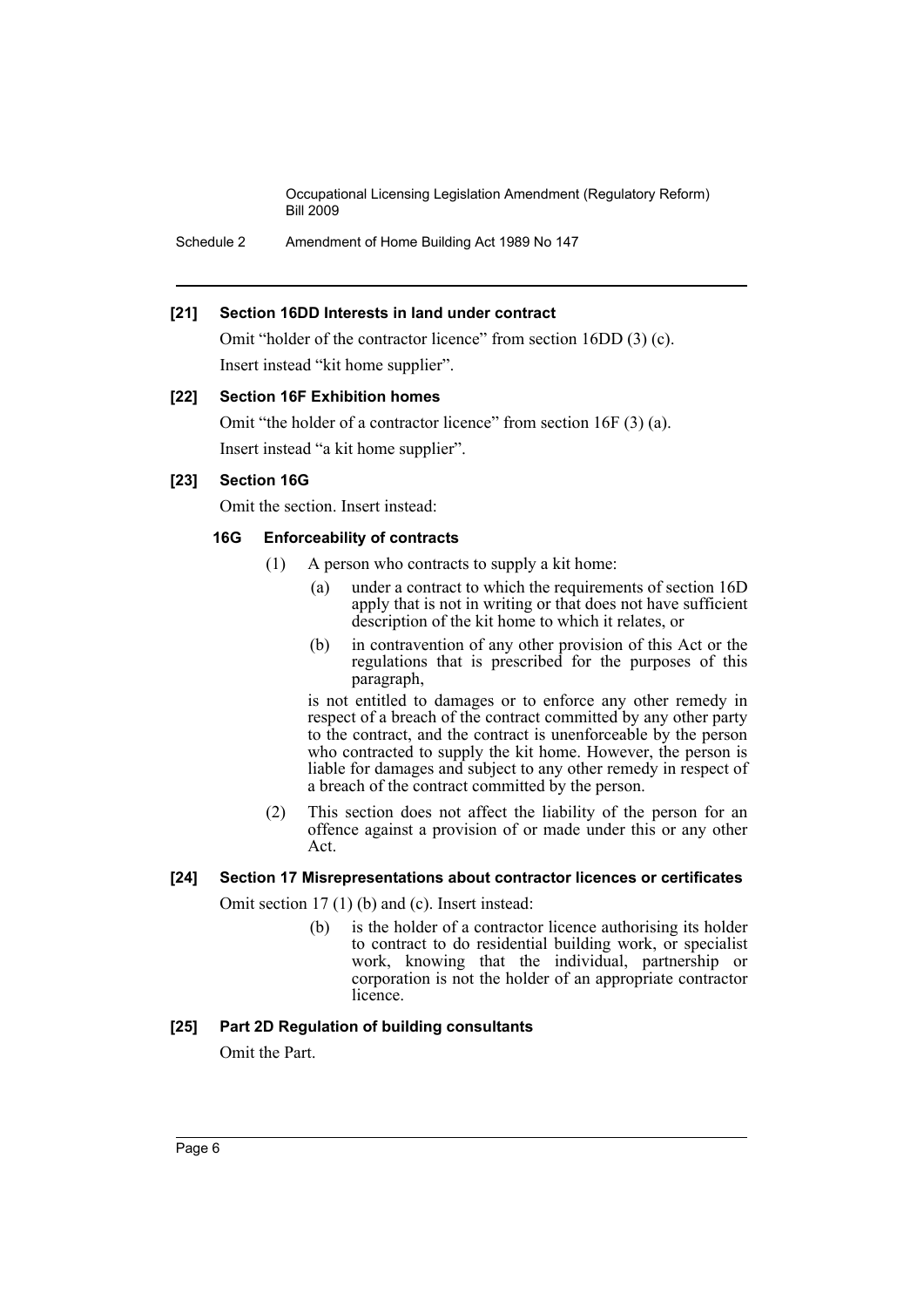Amendment of Home Building Act 1989 No 147

#### **[26] Part 3, heading**

Omit "**, building consultancy licences**".

- **[27] Sections 20 (3) (c), 22A (1) and (2) and 40 (2A)** Omit ", or the supplying of a kit home," wherever occurring.
- **[28] Section 21 Authority conferred by contractor licences** Omit section 21 (1) (c).
- **[29] Section 22 Cancellation of contractor licences** Omit section 22 (2).
- **[30] Section 23 Warning notices** Omit "or the supply of kit homes" from section 23 (1).
- **[31] Section 23 (2)** Omit "or in supplying kit homes".
- **[32] Part 3, Division 3A Building consultancy licences** Omit the Division.
- **[33] Part 3, Division 4, heading** Omit "**, building consultancy licences**".

# **[34] Section 33 Definition**

Omit paragraphs (c) and (d) of the definition of *authority*. Insert instead: (c) an owner-builder permit.

#### **[35] Sections 40 (2B) and 51 (4)**

Omit "or building consultancy licence" wherever occurring.

**[36] Section 40 Renewal or restoration of authorities** Omit section 40 (2F).

#### **[37] Section 42A Automatic suspension of licence for failure to comply with order to pay money in relation to building claim**

Omit the definition of *licence* from section 42A (1). Insert instead:

*licence* means a contractor licence (whether or not an endorsed contractor licence).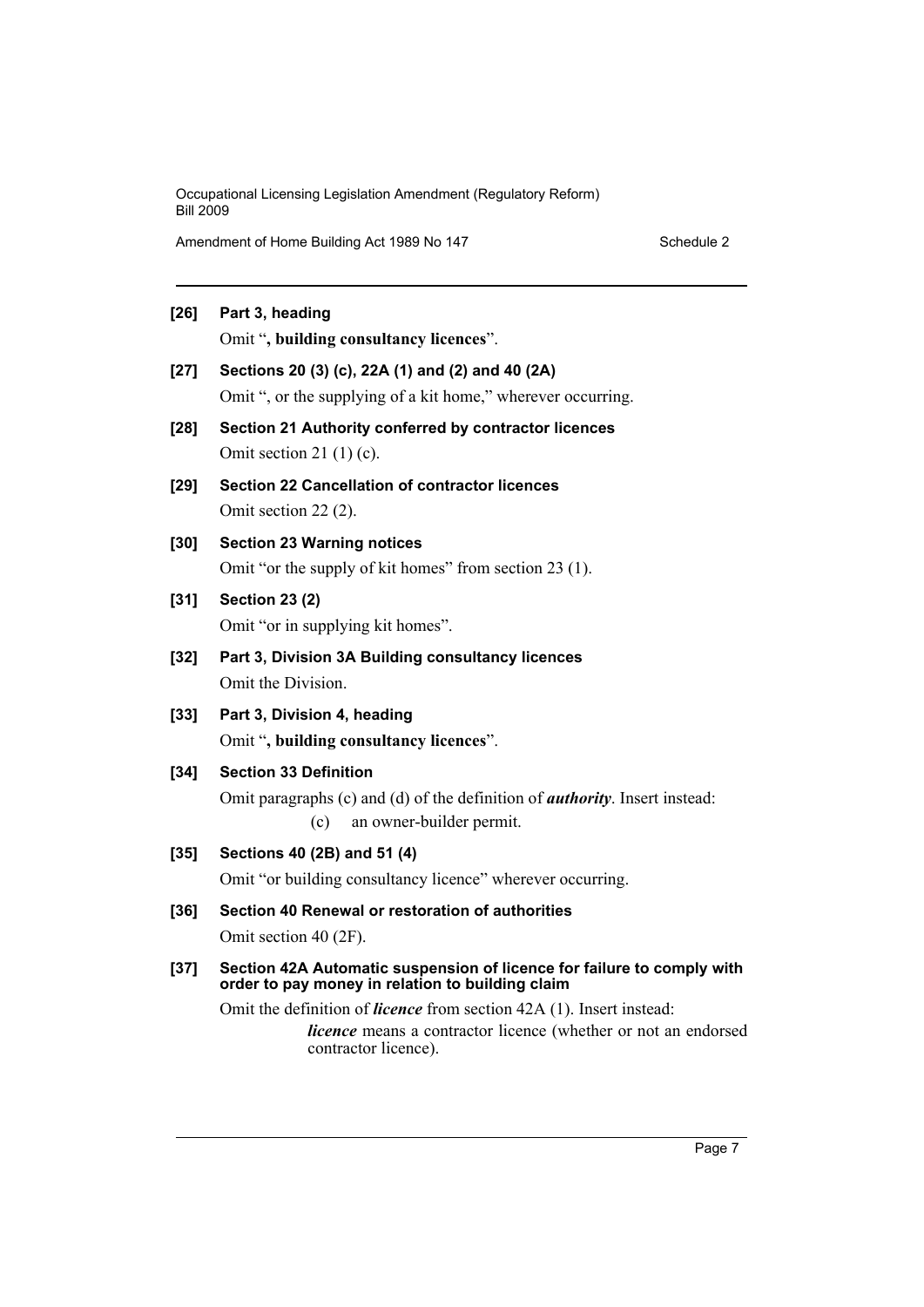Schedule 2 Amendment of Home Building Act 1989 No 147

#### **[38] Sections 47 (a), (b) and (d), 48, 60 (1), 89D (1) and (3), 133 (1) (a) and 140 (2) (c)**

Omit ", building consultancy work" wherever occurring.

#### **[39] Section 47 Production of authority**

Omit section 47 (b1).

#### **[40] Section 48A Definitions**

Omit ", specialist work or building consultancy work" from the definition of *building goods or services* in section 48A (1).

Insert instead "or specialist work".

#### **[41] Section 48B Definitions**

Insert in alphabetical order: *kit home supplier*—see section 16C.

#### **[42] Section 48C Notification of building dispute**

Omit section 48C (1). Insert instead:

- (1) Any person may notify the Director-General, in such manner as the Director-General may approve, that the person has a dispute with:
	- (a) the holder of a contractor licence with respect to residential building work or specialist work done by the contractor, or
	- (b) a kit home supplier with respect to the supply of a kit home by that person.

#### **[43] Section 48E Inspector may make rectification order**

Omit "contractor" wherever occurring in section 48E (2). Insert instead "kit home supplier".

**[44] Section 50 Application of Part to former holders and others** Omit section 50 (1) (b1).

# **[45] Sections 50 (3) and 127 (1)**

Omit ", a building consultancy licence" wherever occurring.

# **[46] Section 51 Improper conduct: generally**

Omit section 51 (1A) and (2A).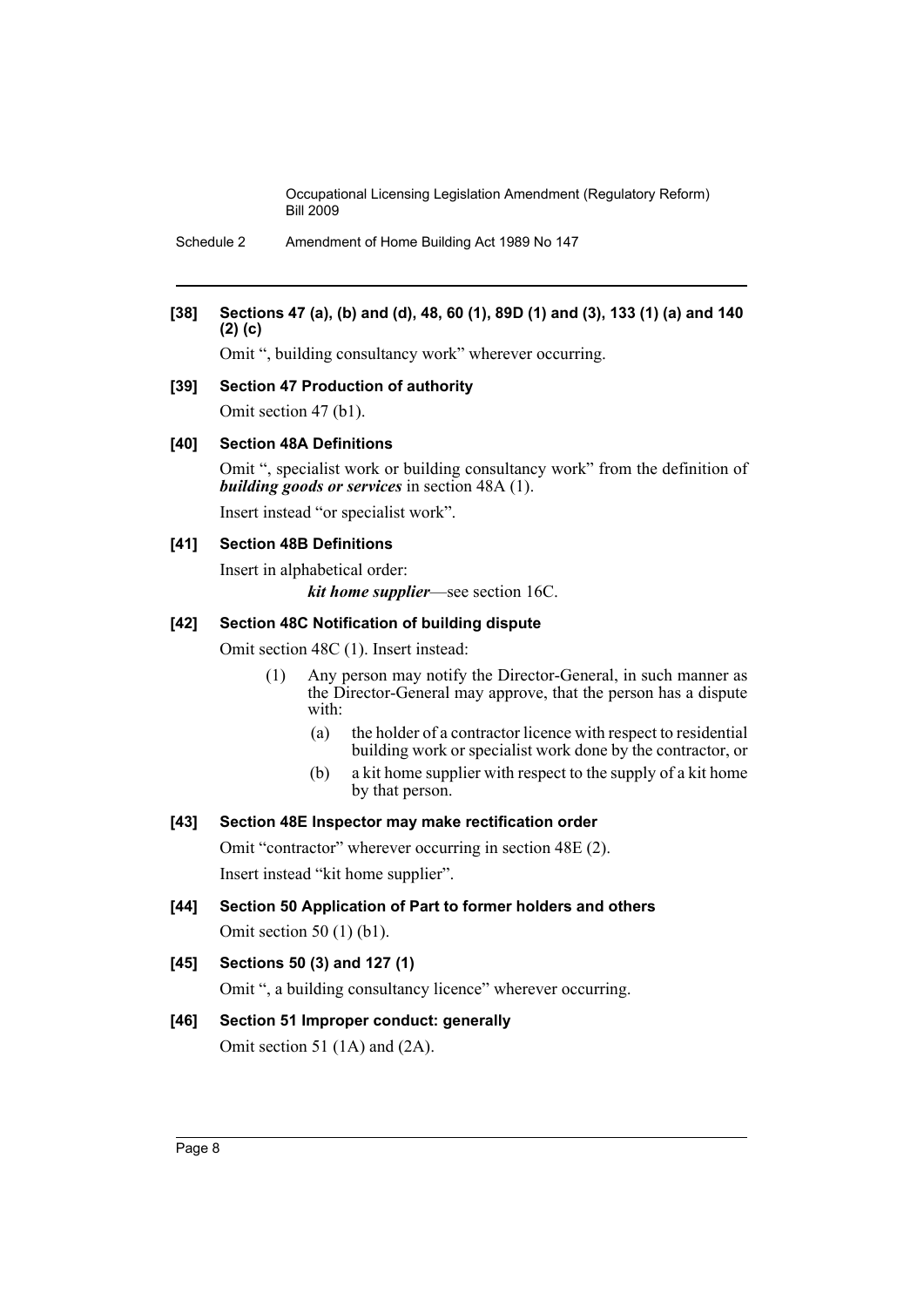Amendment of Home Building Act 1989 No 147

#### **[47] Section 51 (4)**

Omit "or  $(2A)$  (f)".

#### **[48] Section 52**

Omit the section. Insert instead:

#### **52 Improper conduct: assisting others**

The holder of a contractor licence, or of a supervisor or tradesperson certificate, is guilty of improper conduct if the holder aids or abets, or is knowingly concerned in any way in, the doing of any thing by another person in connection with residential building work or specialist work if the thing done:

- (a) constitutes improper conduct on the part of the person who did it, or
- (b) would constitute such conduct if the person who did it was authorised, by a contractor licence or certificate, to contract to do, or to do, the work concerned.

#### **[49] Section 54 Improper conduct: members of partnerships or officers of corporations**

Omit "or a building consultancy licence" from section 54 (1).

#### **[50] Section 55 Definition of "authority"**

Omit paragraphs (c) and (d) of the definition of *authority*. Insert instead:

- (c) a tradesperson certificate.
- **[51] Section 56A Grounds for taking disciplinary action against holder of a building consultancy licence**

Omit the section.

#### **[52] Section 60 Investigation by Director-General**

Omit "or any kit home" from section 60 (1) (a).

#### **[53] Section 65 When disciplinary action becomes effective**

Omit section 65 (3) (b). Insert instead:

(b) do any work for which this Act requires an authority to be held.

#### **[54] Section 83A Definitions**

Omit paragraph (c1) of the definition of *authority*.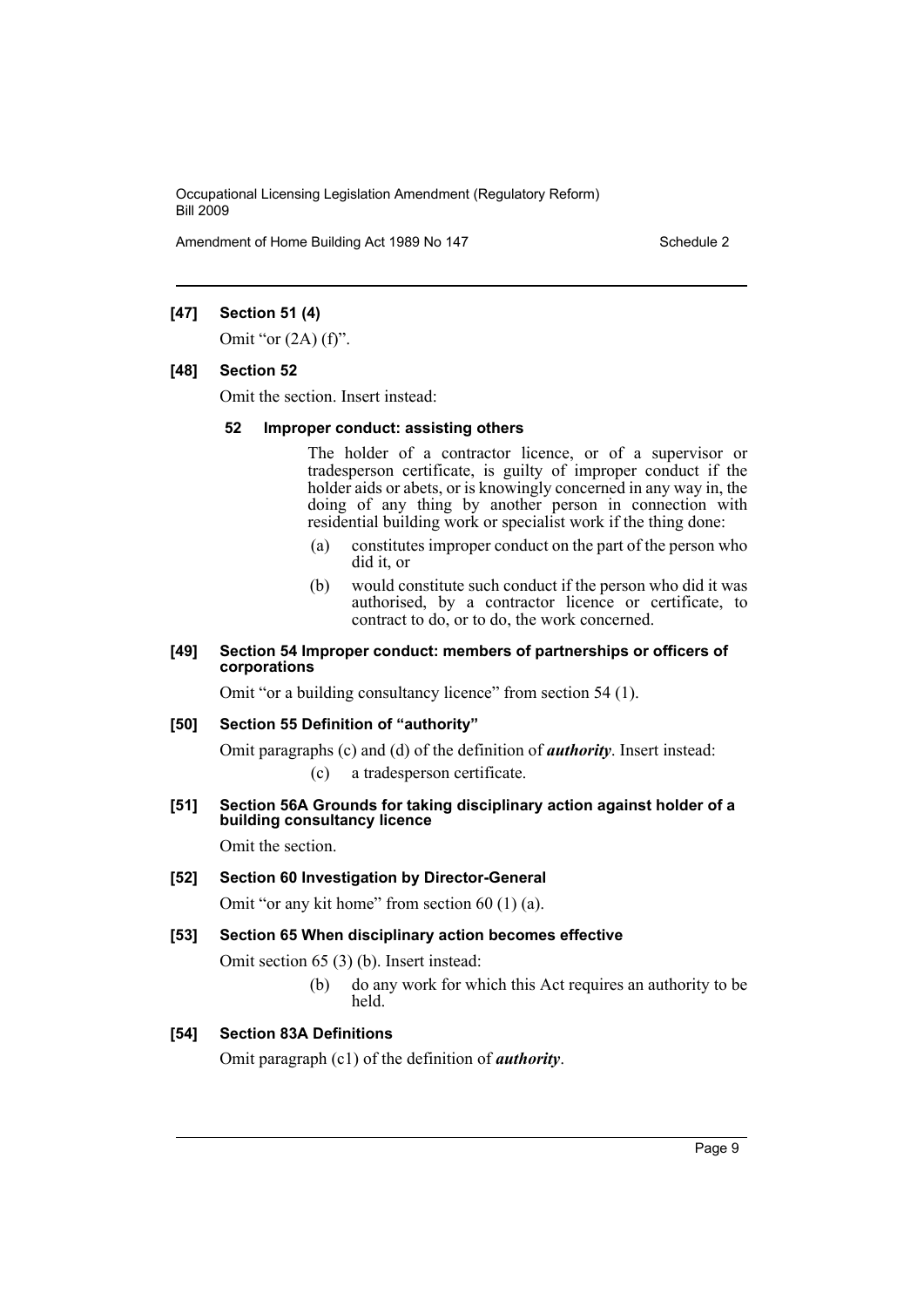Schedule 2 Amendment of Home Building Act 1989 No 147

#### **[55] Section 90 Definitions**

Omit the definition of *supplier* from section 90 (1).

#### **[56] Section 91 When Part applies**

Omit section 91 (2).

#### **[57] Section 92 Contract work must be insured**

Omit "Except as provided by section 94 (1A), a" from section 92 (2). Insert instead "A".

#### **[58] Sections 93–93B and 94A**

Omit the sections.

#### **[59] Section 97 Exemptions from insurance requirements**

Omit "(except sections 94 and 94A)" from section 97 (1A).

**[60] Section 100 Requirements for insurance for kit homes** Omit the section.

#### **[61] Section 102A Approval of alternative home building indemnity schemes or arrangements**

Omit "or the supply of a kit home if the work or supply is" from section 102A (1).

Insert instead "if the work is".

#### **[62] Section 103B Period of cover**

Omit "or the supply of the kit home, or the end of the contract relating to the work or supply<sup>3</sup> wherever occurring in section 103B (2).

Insert instead ", or the end of the contract relating to the work".

#### **[63] Section 103N Guarantee Corporation may require builder to make payments or rectify work**

Omit "or the non-supply of a kit home or supply of a defective kit home" from section 103N (1).

#### **[64] Section 103N (1)**

Omit ", or the supply of the kit home or the replacement of the defective kit home" wherever occurring.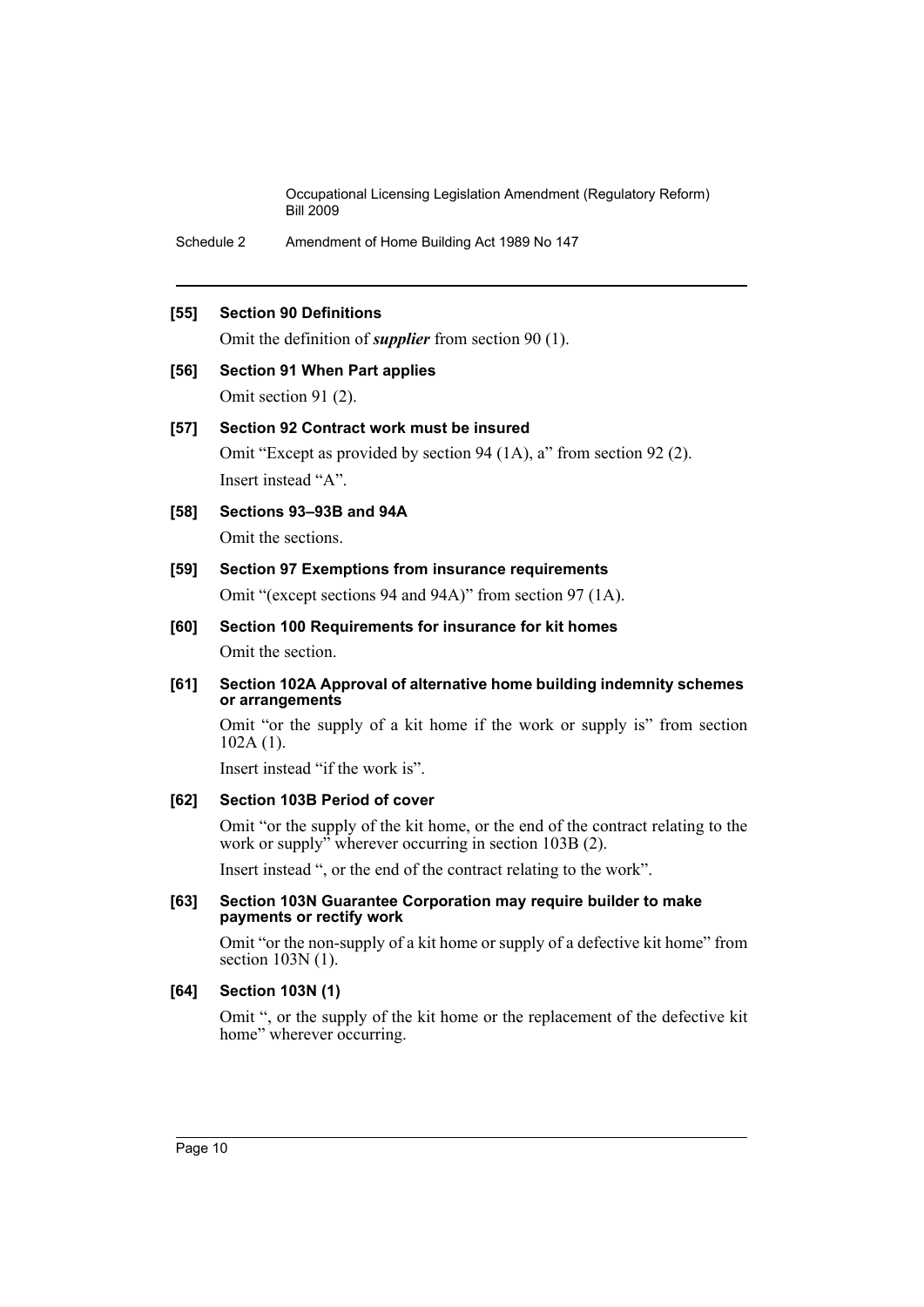Amendment of Home Building Act 1989 No 147

## **[65] Section 114 Home Building Administration Fund**

Omit ", owner-builder permits or building consultancy licences" from section 114 (2) (a).

Insert instead "or owner-builder permits".

#### **[66] Sections 120 (1) (a) and 140 (2) (a)**

Omit ", building consultancy licences" wherever occurring.

## **[67] Sections 120 (3) and (4), 127 (1) and 131 (g)**

Omit ", building consultancy licence" wherever occurring.

#### **[68] Section 120 Register**

Omit ", or kit homes supplied," from section 120 (3) (d).

#### **[69] Section 131 Certificate evidence**

Omit "or to supply any kit home so specified" from section 131 (a).

#### **[70] Section 131 (b1)**

Omit the paragraph.

#### **[71] Section 133 Evidence of publication**

Omit "or to indicate that a person is prepared to supply a kit home" from section 133 (1) (a).

#### **[72] Section 133 (1) (b) (i) and (ii)**

Omit "or kit home" and "or kit homes" wherever occurring.

#### **[73] Section 140 Regulations**

Omit "and building consultancy licences" from section 140 (2) (a).

**[74] Section 140 (2) (a2)**

Omit the paragraph.

### **[75] Section 140 (2) (c) and (d)**

Omit "or the supply of kit homes" wherever occurring.

#### **[76] Section 140 (2) (g)**

Omit "or building consultancy licences".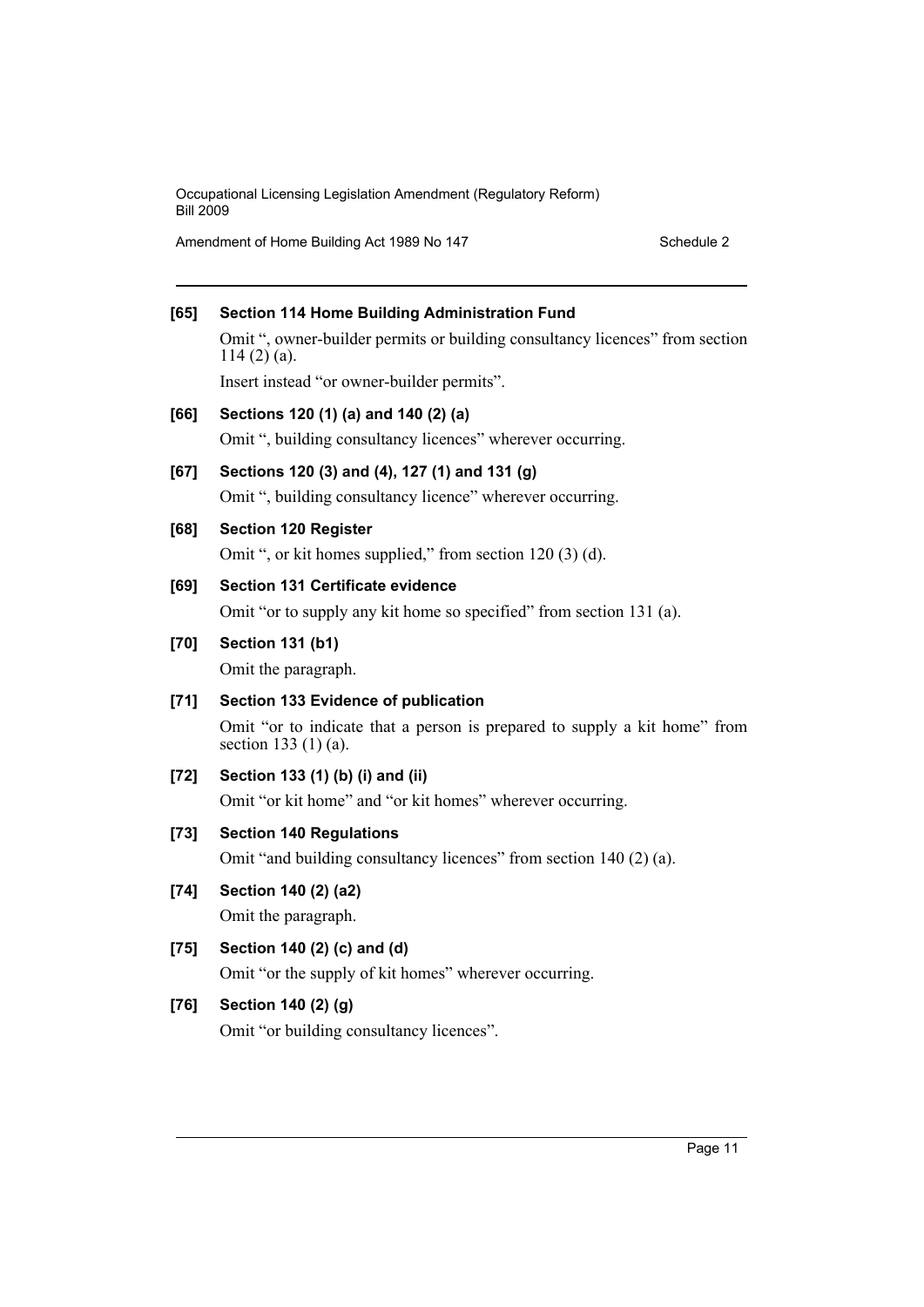Schedule 2 Amendment of Home Building Act 1989 No 147

#### **[77] Schedule 4 Savings and transitional provisions**

Insert at the end of clause 2 (1):

*Occupational Licensing Legislation Amendment (Regulatory Reform) Act 2009*

#### **[78] Schedule 4**

Insert at the end of the Schedule with appropriate Part and clause numbering:

# **Part Provisions consequent on Occupational Licensing Legislation Amendment (Regulatory Reform) Act 2009**

#### **Refund of application fees for certain authorities**

- (1) This clause applies to an application fee paid by or on behalf of a person for an authority that the person is no longer required to hold because of the amendments made by the *Occupational Licensing Legislation Amendment (Regulatory Reform) Act 2009*.
- (2) A person may apply to the Director-General for a refund of an application fee to which this clause applies if the person:
	- (a) paid the application fee, or
	- (b) is applying for or on behalf of the person who paid the application fee.
- (3) The fixed component of the application fee is to be refunded, on a pro rata basis, to a person who makes an application under subclause (2).
- (4) In this clause:

*application fee* means any of the following:

- (a) an application fee for the grant of a new authority,
- (b) an application fee for the renewal of an authority,
- (c) an application fee for the restoration of an authority.

*fixed component* of an application fee is the amount set out in Column 4 of Schedule 4 to the *Home Building Regulation 2004* in relation to the fee.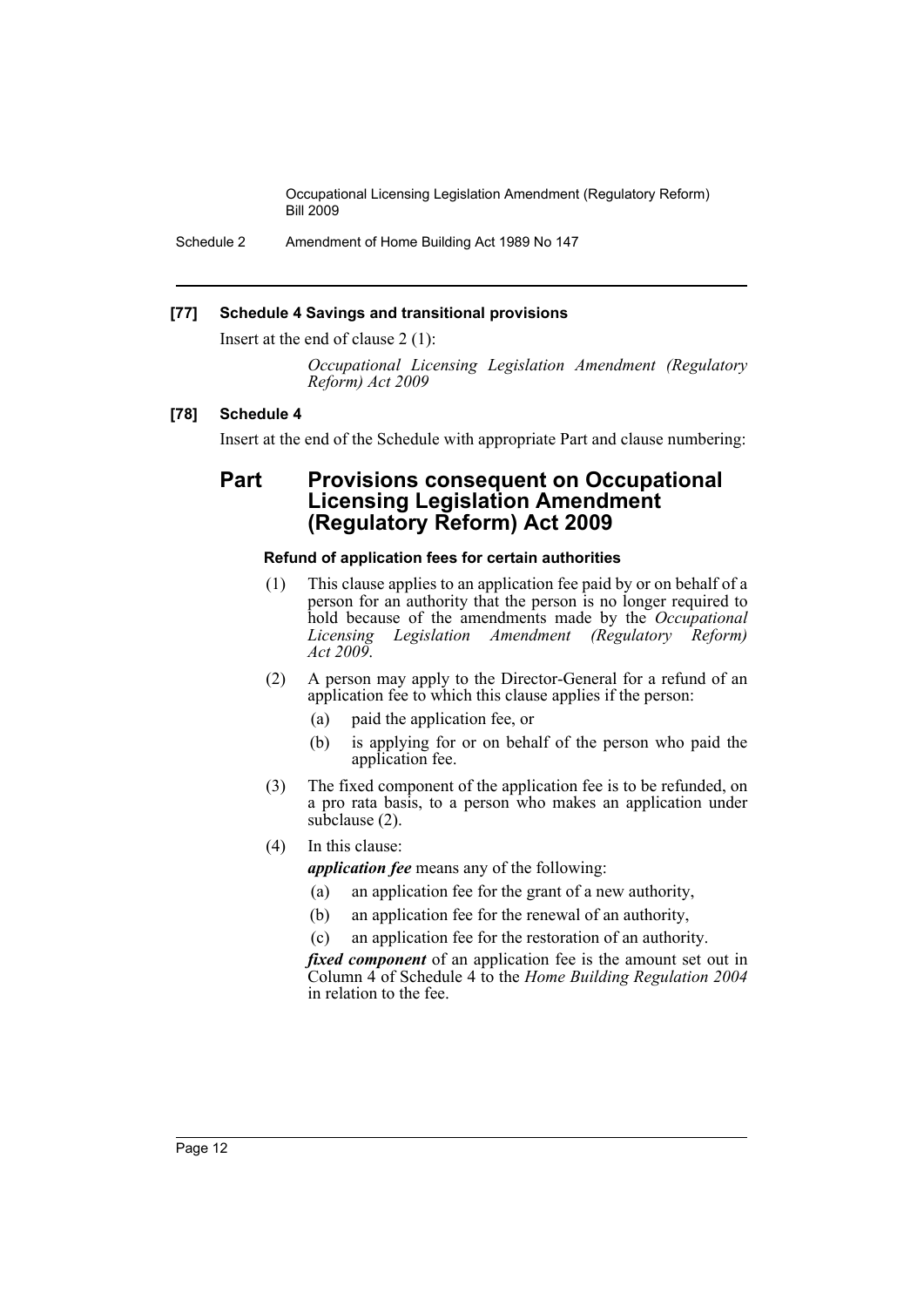Amendment of Home Building Regulation 2004 Schedule 3

# <span id="page-13-0"></span>**Schedule 3 Amendment of Home Building Regulation 2004**

#### **[1] Clause 3 Interpretation**

Omit ", a building consultancy licence" from the definition of *authority* in clause  $\dot{3}$  (1).

#### **[2] Clause 4 Work excluded from the definition of "building consultancy work"**

Omit the clause.

#### **[3] Clause 8**

Omit the clause. Insert instead:

#### **8 Definition of "residential building work"—installation of certain fixtures and apparatus included**

For the purposes of the definition of *residential building work* in section  $3$  (1) of the Act, any fixture or fixed apparatus designed for the heating or cooling of water, food or the atmosphere or for air ventilation or the filtration of water in a swimming pool or spa is prescribed.

#### **[4] Clause 9 Definition of "residential building work"—certain work excluded**

Insert after clause 9 (1) (h):

- (i) any work involved in the installation of any material that forms an upper layer or wearing surface of a floor (even if installed as a fixture) that does not include any structural changes to the floor,
- (j) any work that involves the installation or maintenance of any fixed apparatus such as a lift, an escalator, an inclinator or a garage door by means of which persons or things are raised or lowered or moved in some direction that is restricted by fixed guides.

#### **[5] Part 3, heading**

Omit "**, building consultancy work**".

#### **[6] Clause 18 Exemptions from requirements for contracts with holders of building consultancy licences**

Omit the clause.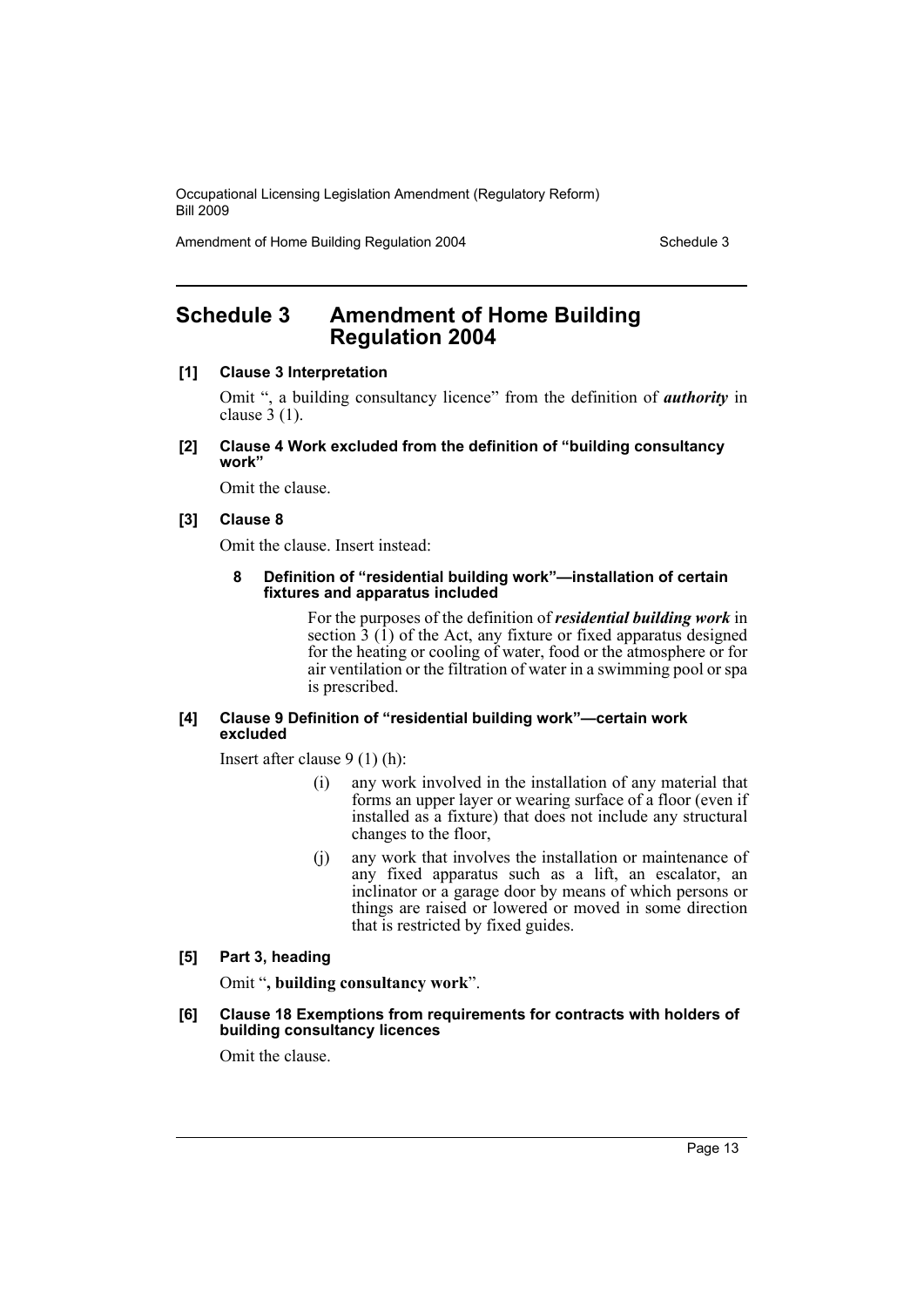#### **[7] Clause 19 Exemptions relating to provision of information by holders of building consultancy licences**

Omit the clause.

**[8] Part 4, heading, Division 1 of Part 4, heading and Division 2 of Part 4, heading**

Omit "**, building consultancy licences**" wherever occurring.

**[9] Clause 27 Additional requirements for obtaining building consultancy licences**

Omit the clause.

# **[10] Clause 35 Building consultancy licences** Omit the clause.

# **[11] Clause 42 Application fees**

Omit clause 42 (5).

**[12] Clause 42A Refund of application fees for certain 3-year licences and certificates**

Omit the definition of *licence* from clause 42A (4). Insert instead: *licence* means a contractor licence.

- **[13] Clause 46 Categories of residential building work or specialist work** Omit clause  $46(1)(g)$ .
- **[14] Clause 46 (1) (y)** Omit the paragraph.
- **[15] Clause 47 Category of building consultancy work**

Omit the clause.

**[16] Clause 48 Exemption from requirement to show insurance has been obtained**

Omit ", or to supply kit homes," from clause 48 (1).

- **[17] Clause 48 (1) (m), (z), (aa) and (ab)** Omit the paragraphs.
- **[18] Clause 52 Definitions** Omit the definition of *supplier* from clause 52 (1).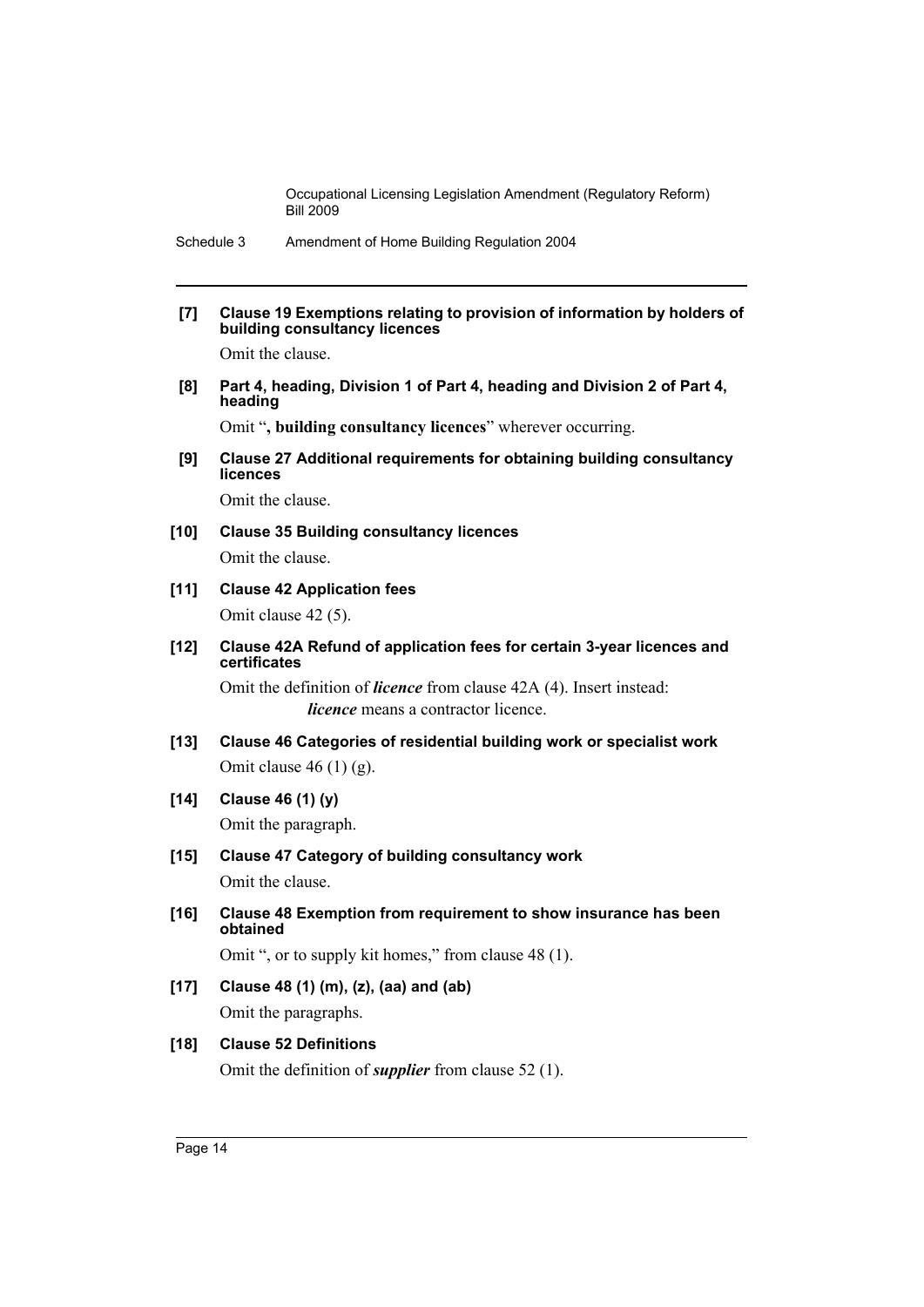Amendment of Home Building Regulation 2004 Schedule 3

#### **[19] Clause 52 (3)**

Omit ", supplier" wherever occurring.

#### **[20] Clause 54 Persons who may arrange insurance contracts**

Omit "contractor or supplier, or by a beneficiary in respect of the work done or kit home supplied".

Insert instead "contractor, or by a beneficiary in respect of the work done".

**[21] Clause 55 Beneficiaries**

Omit clause 55 (1) (a) (ii).

#### **[22] Clause 56 Losses indemnified**

Omit clause 56 (2).

## **[23] Clause 56 (3)**

Omit "or supply", "or supplier" and "or supplier's" wherever occurring.

#### **[24] Clause 56 (5)**

Omit ", supplier".

#### **[25] Clause 58 Limitations on liability and cover**

Omit clause 58 (1) (e). Insert instead:

(e) the contract may exclude a claim in relation to damage caused by the normal drying out of the building work, if the damage has occurred despite the contractor taking all reasonable precautions in allowing for the normal drying out when carrying out the building work,

#### **[26] Clause 58 (1) (k) (x)**

Omit "or supplier of a kit home".

#### **[27] Clause 61 Period of cover**

Omit clause 61 (2).

#### **[28] Clause 62 Misrepresentation or non-disclosure**

Omit ", owner-builder or supplier". Insert instead "or owner-builder".

#### **[29] Clause 66 Certificates evidencing insurance**

Omit clause 66 (2).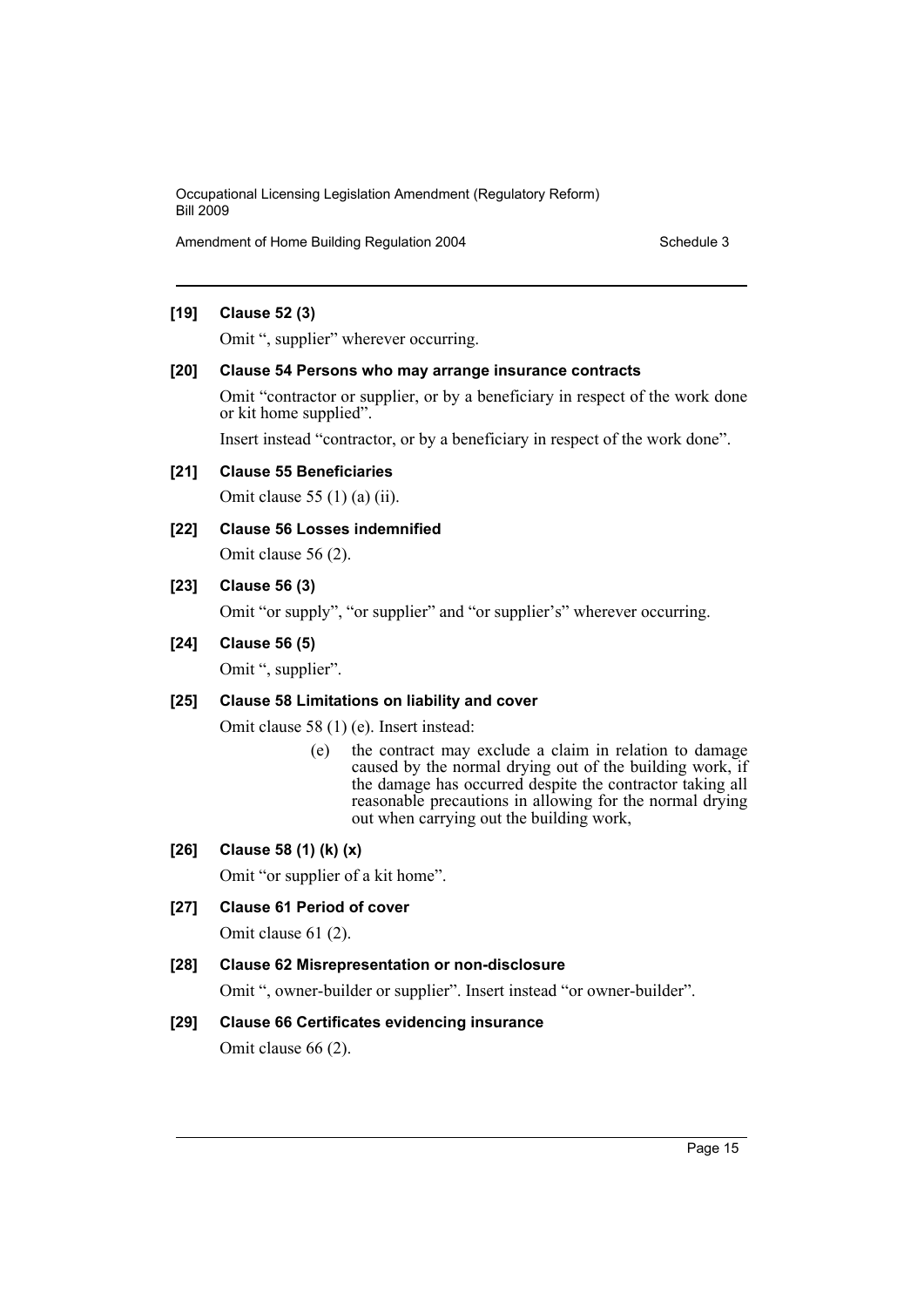Schedule 3 Amendment of Home Building Regulation 2004

#### **[30] Clause 68 Access for work**

Omit "or supplier" and "or a kit home" from clause 68 (1).

#### **[31] Clause 72 Persons entitled to apply for exemptions from insurance requirements**

Omit "or supplying kit homes" from clause 72 (b).

#### **[32] Clause 73 Temporary exemption from section 92B requirements**

Omit clause 73 (2).

#### **[33] Clause 80 Register**

Omit "or the kind of kit home the contractor licence authorises the holder to contract to supply (as may be appropriate)" from clause 80 (a) (ii).

#### **[34] Clause 80 (a) (v)**

Omit ", or the kind of kit home the contractor licence authorises the holder to contract to supply (as may be appropriate),".

#### **[35] Clause 80 (a) (xiv)**

Omit ", or kit homes supplied,".

## **[36] Clause 80 (b)**

Omit the paragraph.

#### **[37] Clause 85**

Omit the clause. Insert instead:

#### **85 Advertising**

In any advertisement of any kind relating to the doing or contracting to do residential building work or specialist work by the holder of a contractor licence, the following details must be included:

- (a) if the holder is an individual:
	- (i) the holder's name or, if the holder has a business name registered under the *Business Names Act 2002* in respect of the work to which the contractor licence applies—that business name, and
	- (ii) the number of the contractor licence held by the individual,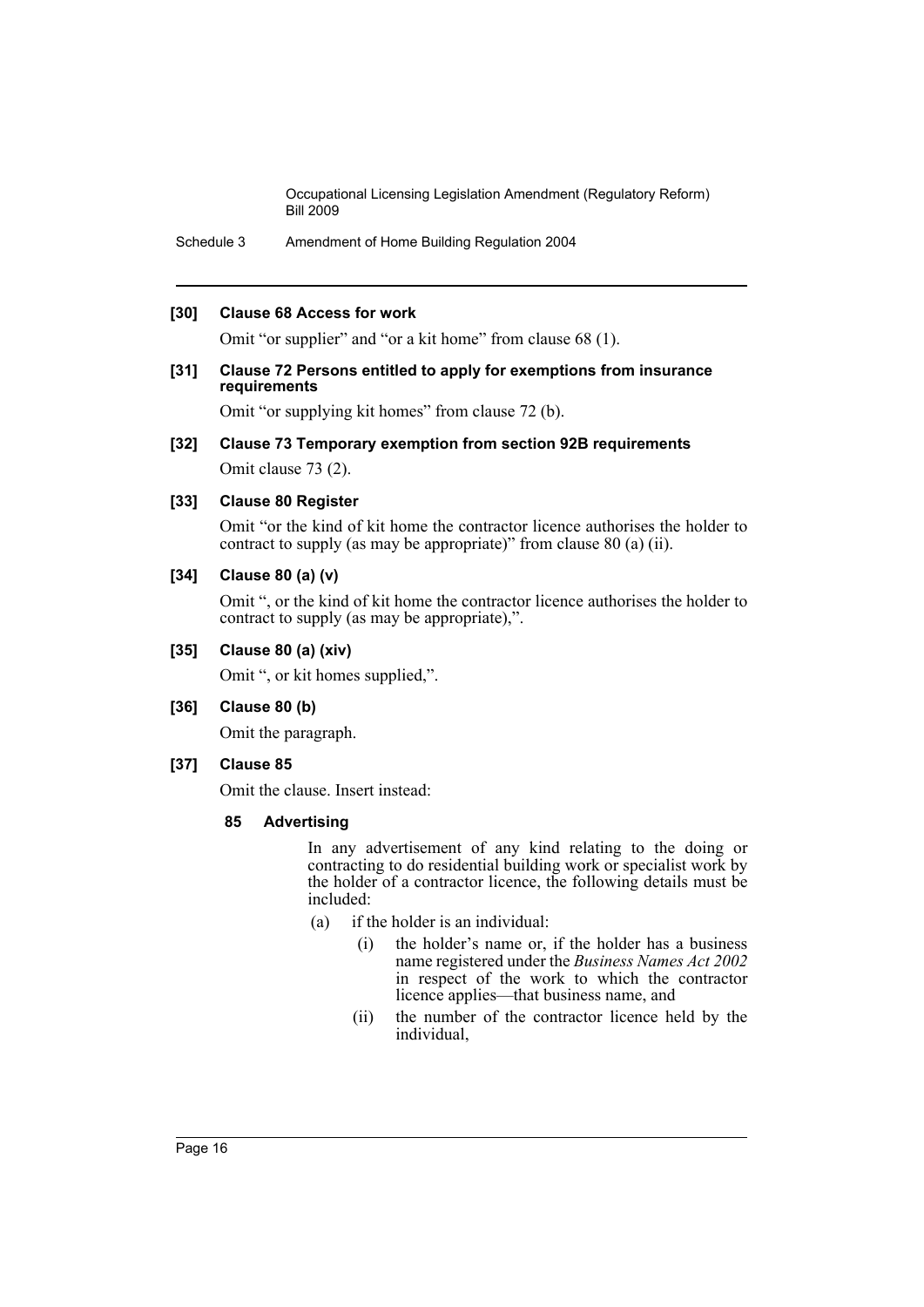Amendment of Home Building Regulation 2004 Schedule 3

- (b) if the holder is a partnership:
	- (i) the names of all the members of the partnership or, if the partnership has a business name registered under the *Business Names Act 2002* in respect of the work to which the contractor licence applies—that business name, and
	- (ii) the number of the contractor licence held by the partnership,
- (c) if the holder is a corporation:
	- (i) the name of the corporation or, if the corporation has a business name registered under the *Business Names Act 2002* in respect of the work to which the contractor licence applies—that business name, and
	- (ii) the number of the contractor licence held by the corporation.

Maximum penalty: 20 penalty units in the case of a corporation and 10 penalty units in any other case.

#### **[38] Schedule 1 Forms**

Omit Form 2.

#### **[39] Schedule 4 Application fees (as substituted by the Home Building Amendment (Fees) Regulation 2009)**

Omit "or supplier of kit homes".

#### **[40] Schedule 4 (as substituted by the Home Building Amendment (Fees) Regulation 2009)**

Omit the matter relating to the Building consultancy licence.

#### **[41] Schedule 4 (as substituted by the Home Building Amendment (Fees) Regulation 2009)**

Omit the heading "**Replacement contractor licence, building consultancy licence, certificate or owner-builder permit**".

Insert instead "**Replacement contractor licence, certificate or owner-builder permit**".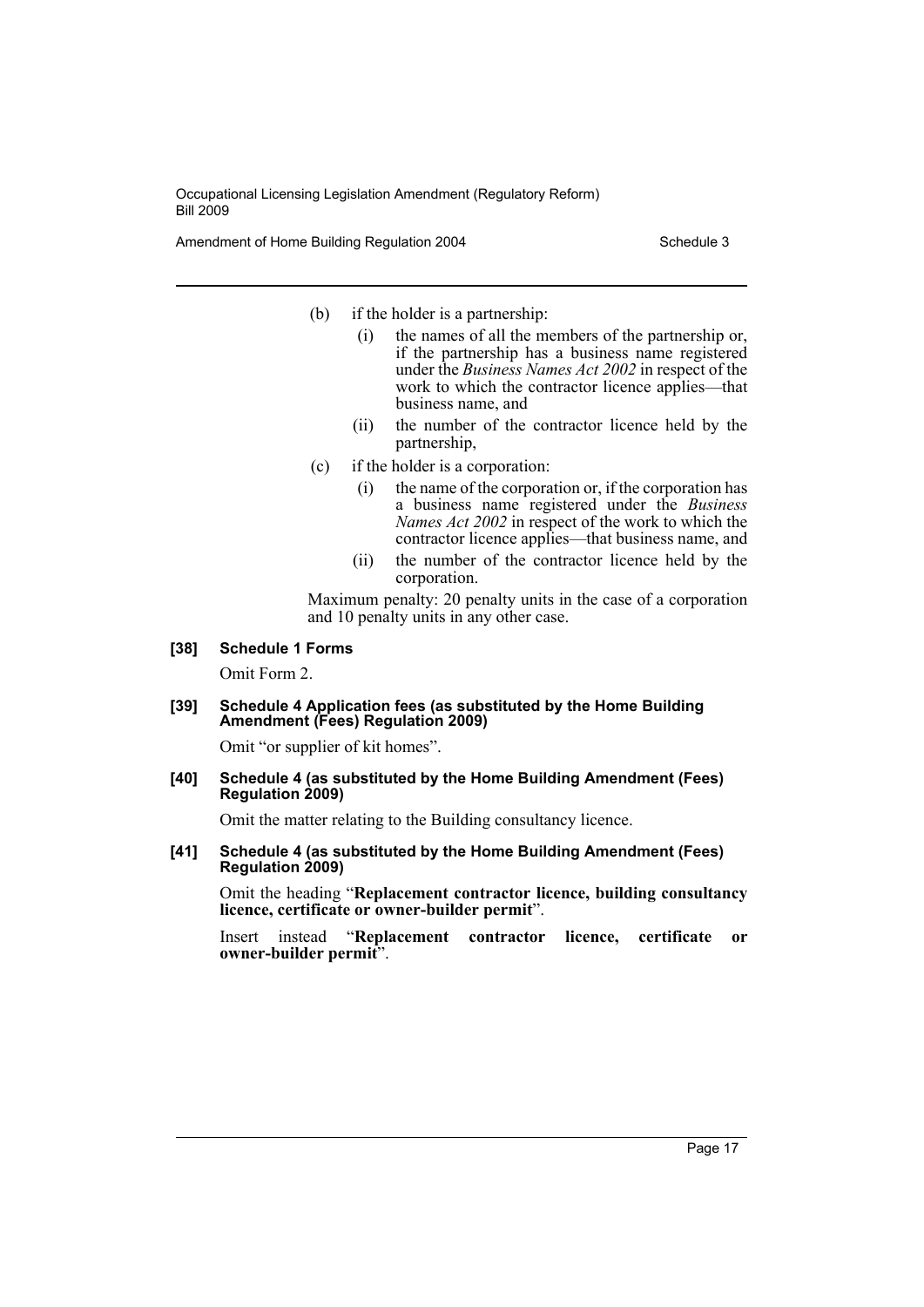# <span id="page-18-0"></span>**Schedule 4 Consequential amendment of Acts and Regulations**

# **4.1 Health Administration Act 1982 No 135**

#### **Schedule 2A Health professional boards**

Omit the following:

\* Optical Dispensers Licensing Board established under the *Optical Dispensers Act 1963*

# **4.2 Health Care Complaints Act 1993 No 105**

#### **[1] Section 4 Definitions**

Omit "*Optical Dispensers Act 1963*" from the definition of *health registration Act*.

#### **[2] Section 4, definition of "health service"**

Omit ", psychologists and optical dispensers" from paragraph (i). Insert instead "and psychologists".

# **[3] Section 4, definition of "health service"**

Insert "optical dispensers," after "services provided by" in paragraph (j).

#### **[4] Section 94B Tribunal decisions and names of de-registered practitioners to be publicly available**

Omit section 94B (1) (b) (ii).

# **[5] Section 94B (3)**

Omit the subsection. Insert instead:

- (3) For the purposes of this section, a person's registration as a health practitioner under a health registration Act is cancelled if any of the following happen as a result of an action, decision, determination or order of a registration board, tribunal or court under that Act:
	- (a) the person's registration is cancelled,
	- (b) the person is de-registered,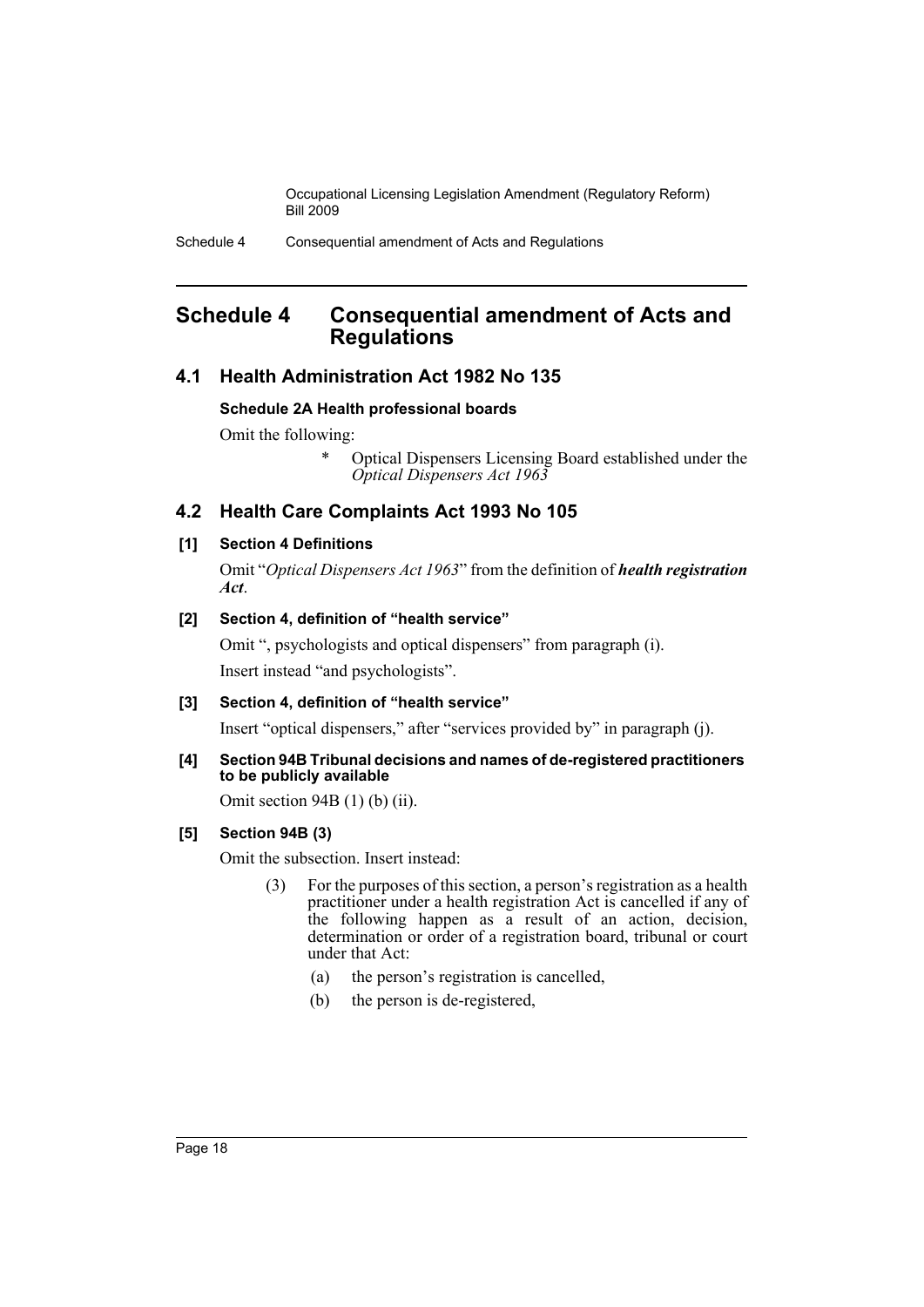Consequential amendment of Acts and Regulations Schedule 4

- (c) the person's name is removed from, or struck off, a register or a roll,
- (d) the person's practising certificate is cancelled.

## **4.3 Health Professionals (Special Events Exemption) Act 1997 No 90**

#### **[1] Section 3 Definitions**

Omit ", psychologists and optical dispensers" from paragraph (a) of the definition of *health care services*.

Insert instead "and psychologists".

#### **[2] Section 3, definition of "Health Registration Act"**

Omit "*Optical Dispensers Act 1963*".

# **4.4 Health Records and Information Privacy Act 2002 No 71**

#### **[1] Section 4 Definitions**

Omit ", psychologists and optical dispensers" from paragraph (i) of the definition of *health service* in section 4 (1).

Insert instead "and psychologists".

## **[2] Section 4 (1), definition of "health service"**

Insert "optical dispensers," after "services provided by" in paragraph (j).

# **4.5 Home Building Legislation Amendment Act 2001 No 51**

**Schedule 3 Amendments relating to building consultancy work** Omit the Schedule.

# **4.6 Licensing and Registration (Uniform Procedures) Act 2002 No 28**

# **[1] Schedule 1 Licences to which Part 2 of Act applies**

Omit "section 32A (1), building consultancy licence" from the matter relating to the *Home Building Act 1989*.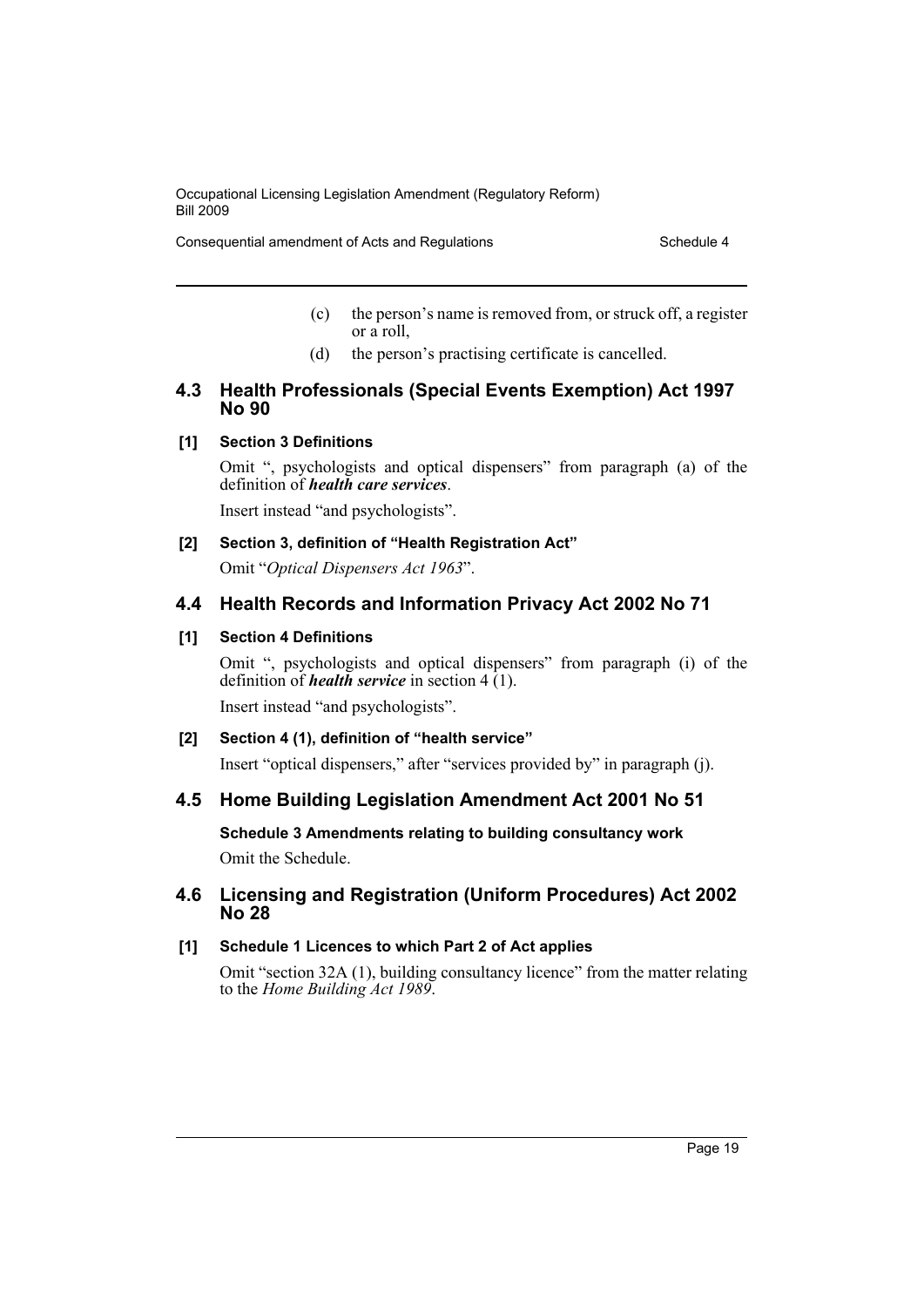Schedule 4 Consequential amendment of Acts and Regulations

# **[2] Schedule 3 Registration to which Part 4 of Act applies**

Omit the matter relating to the *Optical Dispensers Act 1963*.

# **[3] Schedule 3A Licences and registration to which Part 4A of Act applies**

Omit "section 32A (1), building consultancy licence" from the matter relating to the *Home Building Act 1989*.

#### **[4] Schedule 4.20 and 4.31**

Omit the Subschedules.

# **4.7 Minors (Property and Contracts) Act 1970 No 60**

#### **Second Schedule Saving of specific enactments**

Omit the matter relating to Optical Dispensers.

# **4.8 Optical Dispensers Act 1963 No 35**

# **[1] Schedule 1 Savings and transitional provisions**

Insert at the end of clause 1 (1):

*Occupational Licensing Legislation Amendment (Regulatory Reform) Act 2009*

# **[2] Schedule 1, Part 3**

Insert at the end of the Schedule:

# **Part 3 Provisions consequent on Occupational Licensing Legislation Amendment (Regulatory Reform) Act 2009**

# **6 Roll fee**

Despite section 23, an optical dispenser is not required to pay any roll fee for the year commencing 1 July 2010 or any following year.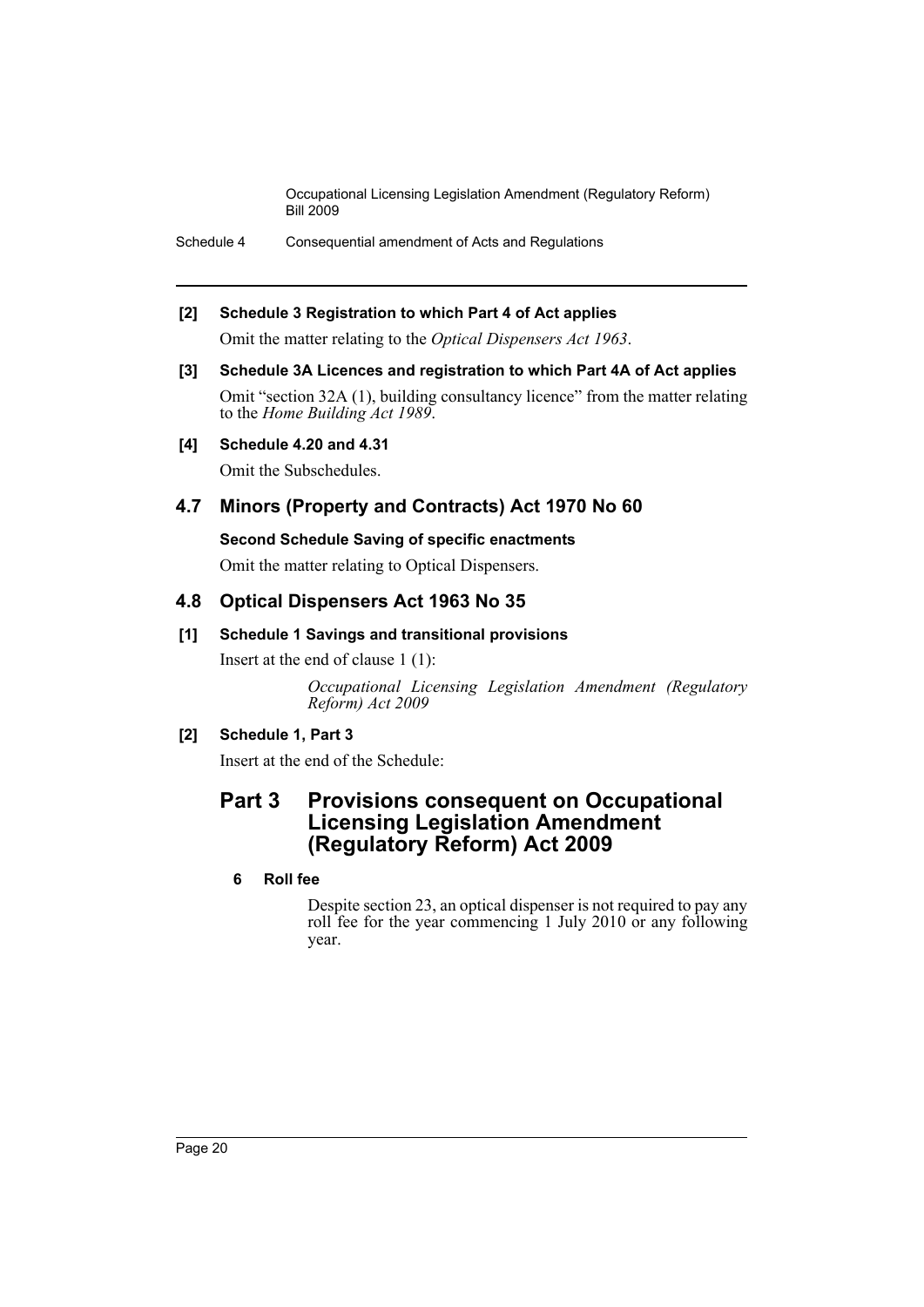Consequential amendment of Acts and Regulations Schedule 4

# **4.9 Privacy Code of Practice (General) 2003**

#### **Schedule 2 Modification of Part 6 of the Act**

Omit item 12 from all of the columns.

#### **4.10 Public Finance and Audit Act 1983 No 152**

#### **Schedule 2 Statutory bodies**

Omit "Optical Dispensers Licensing Board".

# **4.11 Public Health Act 1991 No 10**

## **[1] Section 10AA Definitions**

Omit "*Optical Dispensers Act 1963*" from the definition of *health registration Act* in the note to the definitions of *health practitioner*, *health registration Act*, *health service* and *registration authority*.

#### **[2] Section 10AA, definition of "health service" in note**

Omit ", psychologists and optical dispensers" from paragraph (i). Insert instead "and psychologists".

#### **[3] Section 10AA, definition of "health service" in note**

Insert "optical dispensers," after "services provided by" in paragraph (j).

#### **[4] Section 10AJ Definitions**

Omit section 10AJ (2). Insert instead:

- (2) For the purposes of this Division, a person's registration as a health practitioner under a health registration Act or corresponding health registration legislation is cancelled if any of the following happen as a result of an action, decision, determination or order of a registration board, tribunal or court under that Act or legislation:
	- (a) the person's registration is cancelled,
	- (b) the person is de-registered,
	- (c) the person's name is removed from, or struck off, a register or a roll,
	- (d) the person's practising certificate is cancelled.